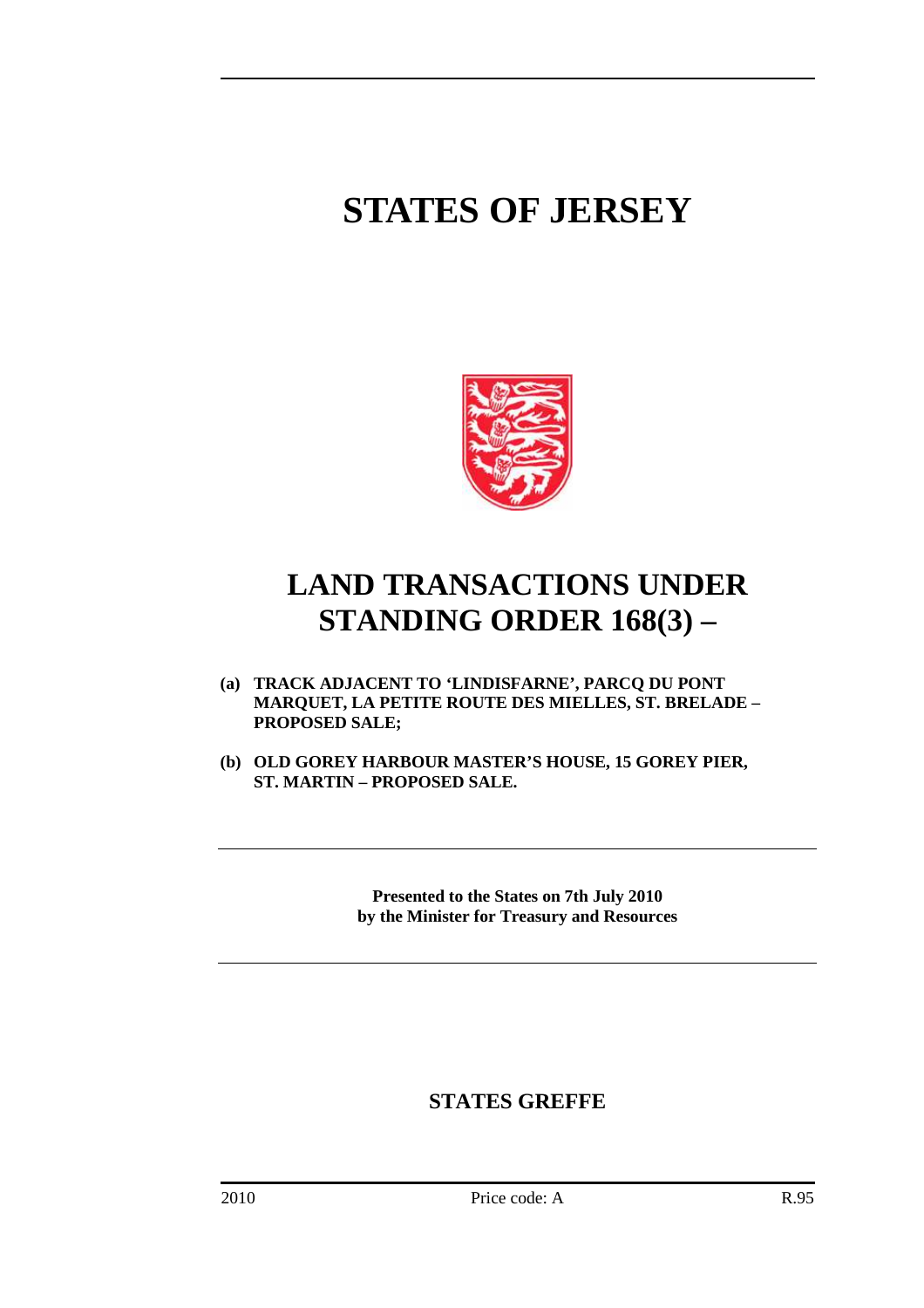#### **REPORT**

**Decision(s):** Under Standing Order 168(3) the Minister for Treasury and Resources hereby notifies the States that he has accepted the recommendation of the Property Holdings Department to agree to the following –

#### **(a) Land transaction –**

 The sale of the track adjacent to 'Lindisfarne', Parcq du Pont Marquet, La Petite Route des Mielles, St. Brelade.

 The Minister hereby authorises the Attorney General and the Greffier of the States to pass any contract which is required to be passed on behalf of the Public.

 After the expiry of 15 days following presentation to the States the transaction may be concluded.

 *Further information on this decision can be found on www.gov.je under Ministerial Decisions/Treasury and Resources/Property Holdings (reference MD-PH-2010-0061).* 

#### **(b) Land transaction –**

 The sale of the Old Gorey Harbour Master's House, 15 Gorey Pier, St. Martin to the highest of the tenders received on 25th June 2010 as set out in Appendix 1 of the Report attached to the Ministerial Decision.

 The Minister hereby authorises the Attorney General and the Greffier of the States to pass any contract which is required to be passed on behalf of the Public.

 After the expiry of 15 days following presentation to the States the transaction may be concluded.

 *(Drawing attached at Appendix.)* 

 *Further information on this decision can be found on www.gov.je under Ministerial Decisions/Treasury and Resources/Property Holdings (reference MD-PH-2010-0062).*